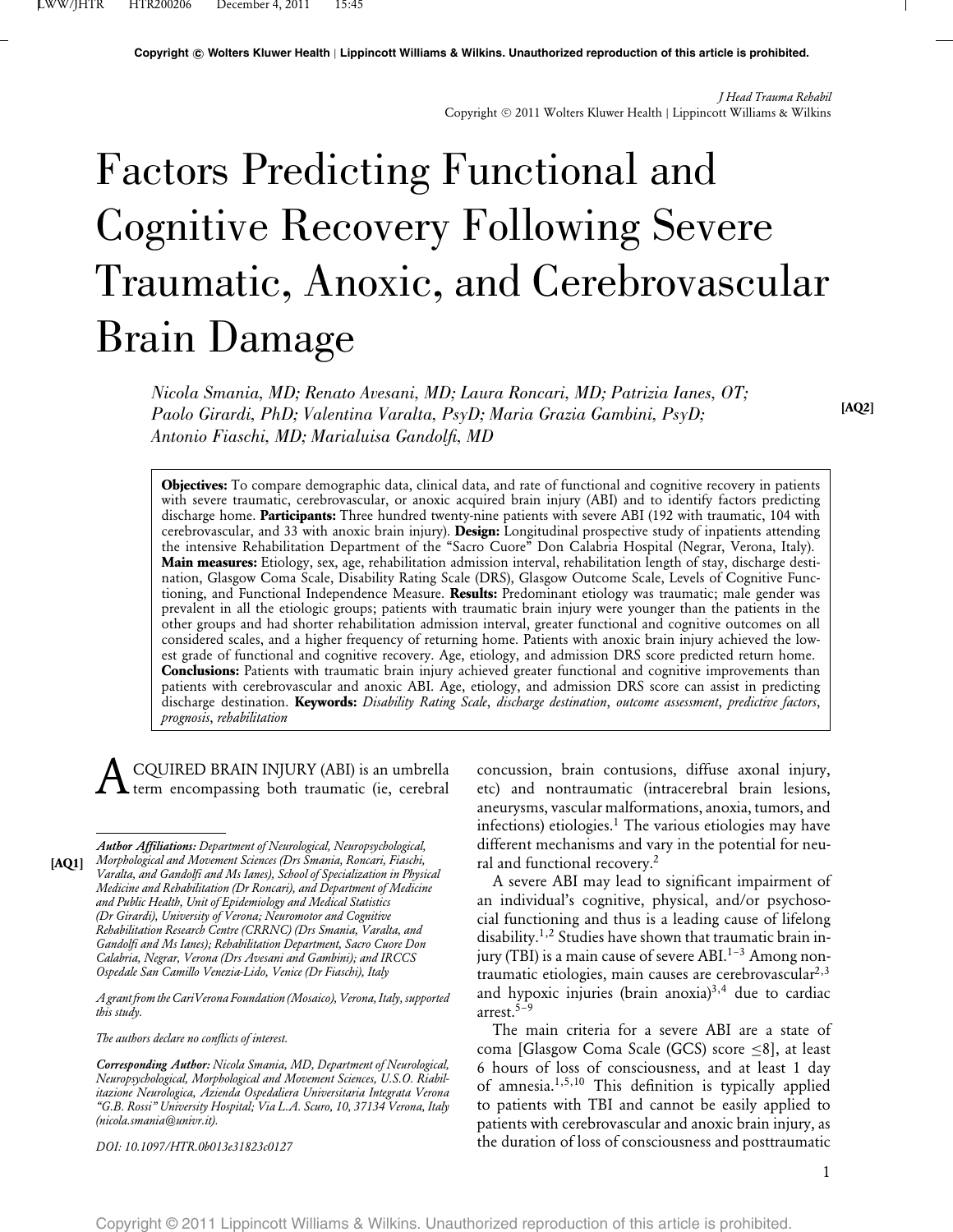#### 2 **JOURNAL OF HEAD TRAUMA REHABILITATION**

amnesia is difficult to ascertain in patients with these etiologies.<sup>2</sup> Therefore, in this investigation, as in previous studies,  $6,11-15$  we used the initial postinjury level of the GCS (within the first 24 hours) alone to classify the severity of ABI of the different etiologies.

Predicting outcome of cognitive and sensory-motor impairment, disability, and discharge destination in patients with severe ABI is important to a rehabilitation team because it could improve decision making about the allocation of resources, provide a basis for realistic goal-setting and consequent evaluation of program effectiveness, as well as allow the family to adjust its' expectations and plan for the future.<sup>2,16</sup> Establishing likely functional and discharge outcome in severe ABI is a complex task that must take into account many clinical variables. Studies have assessed functional outcomes and endeavored to identify possible prognostic factors in subjects who have suffered an ABI.

About functional outcomes, some studies focus on only 1 etiology such as stroke,  $17-19$  TBI,  $20-26$  or anoxic brain injury<sup>9</sup> whereas others have compared traumatic and nontraumatic brain injuries<sup>2,3,12,27-29</sup> or 2 etiologies such as traumatic and anoxic brain injury.<sup>5-7,30-32</sup>

As a whole, these studies have shown that patients who survive a TBI achieve greater functional and cognitive recovery than those with non-TBI<sup>2,3,9,27-29,33</sup> and that patients with anoxic brain injury have a similar rate of recovery compared with patients with TBI but have a worse outcome, as they tend to reach the upper limit of their potential more quickly than the former.5,6,8,30–32

However, many studies have not focused on severe ABI but instead included patients with a range of injury severity from mild to severe.<sup>2,6,30-32</sup> Some studies investigating functional outcomes, prognostic factors, and discharge destination have compared persons with TBI versus non-TBI.<sup>2,12,34</sup> In our view, a main limitation of these studies is that the patients with non-TBI have a mix of etiologies such as cerebrovascular disorders,<sup>2,12</sup> aneurysms,<sup>34</sup> subarachnoid hemorrhage,<sup>12,34</sup> neoplasms,<sup>34</sup> metastases,<sup>34</sup> anoxia,<sup>12,34</sup> inflammation of the brain (encephalitis, meningitis), $2,34$ vasculitis, $<sup>2</sup>$  and hydrocephalus.<sup>2</sup> However, some of these</sup> etiologies have unique clinical courses. For example, patients with aneurysms and subarachnoid hemorrhage have potential for improvement whereas patients with neoplasms and metastases tend to progressively deteriorate. Therefore, comparing outcomes of patients with TBI with such a heterogeneous group of patients may lead to inaccurate conclusions. Moreover, studies involving adult patients with severe ABI cannot be compared with studies that include children and young adults.27,29

About the prognostic factors, the most commonly studied are age,10,12,17,18,20,35,<sup>36</sup> coma

duration,<sup>10,21</sup> posttraumatic amnesia,<sup>10,16</sup> early rehabilitation, $2^{2,36-38}$  and functional and cognitive levels at admission.12,16–18,22,39–41 Unfortunately, the results are sometimes contradictory<sup>42,43</sup> and thus only partially clear and congruent conclusions can be drawn and applied to clinical practice in the management of patients with severe ABI of different etiologies.

The aim of this study was to compare patients with severe TBI with patients with severe cerebrovascular and anoxic brain injuries, based on the fact that these 3 etiology groups have a high incidence rate among patients with severe ABI and all have potential for functional recovery. In particular, we compared demographic and clinical data, functional and cognitive outcomes, and discharge destination in patients with severe traumatic, cerebrovascular, or anoxic ABI. In addition, we aimed to identify possible factors predicting discharge home.

#### **METHODS**

# **Participants**

Between January 2004 and January 2008, a total of 404 patients consecutively admitted to the intensive Rehabilitation Unit of the "Sacro Cuore Don Calabria" Hospital (Negrar, Verona, Italy) were assessed for eligibility. Inclusion criteria were at least 18 years of age, severe ABI<sup>1,5,10</sup> following traumatic, cerebrovascular, or anoxic brain injury as determined by an initial postinjury GCS score (within the first 24 hours) of 8 or lower, and admission to the intensive inpatient Rehabilitation Unit. Excluded were patients with other neurologic (neoplastic, inflammatory) or psychiatric diseases. Nine patients were excluded because of neoplastic etiology, and 5 were excluded because of inflammatory brain damage, leaving 390 patients with moderate to severe ABI. Forty-two patients with TBI and 19 patients with cerebrovascular ABI were excluded because they had a moderate ABI (GCS score between 9 and 12).

Three hundred twenty-nine patients (233 men and 96 women) with severe ABI were recruited (Figure 1) and **[AQ3]** divided into 3 groups (traumatic, cerebrovascular, and anoxic) according to their etiology.

Severe TBIs (58.36%) were caused by motor vehicle accidents, falls, and sport injuries, whereas most severe cerebrovascular ABIs (31.61%) resulted from hemorrhagic stroke (intracerebral or subarachnoid). These patients were initially admitted to the neurosurgery unit or the intensive care unit (ICU) before being admitted to the intensive inpatient Rehabilitation Unit. Causes of severe anoxic ABI (10.03%) were cardiac arrest, monoxide poisoning, or respiratory complications during surgery. The group with TBI contained the greatest percentage of males. Mean age was significantly lower for the group with TBI  $(P < .001)$ . For details, see Table 1. [T1]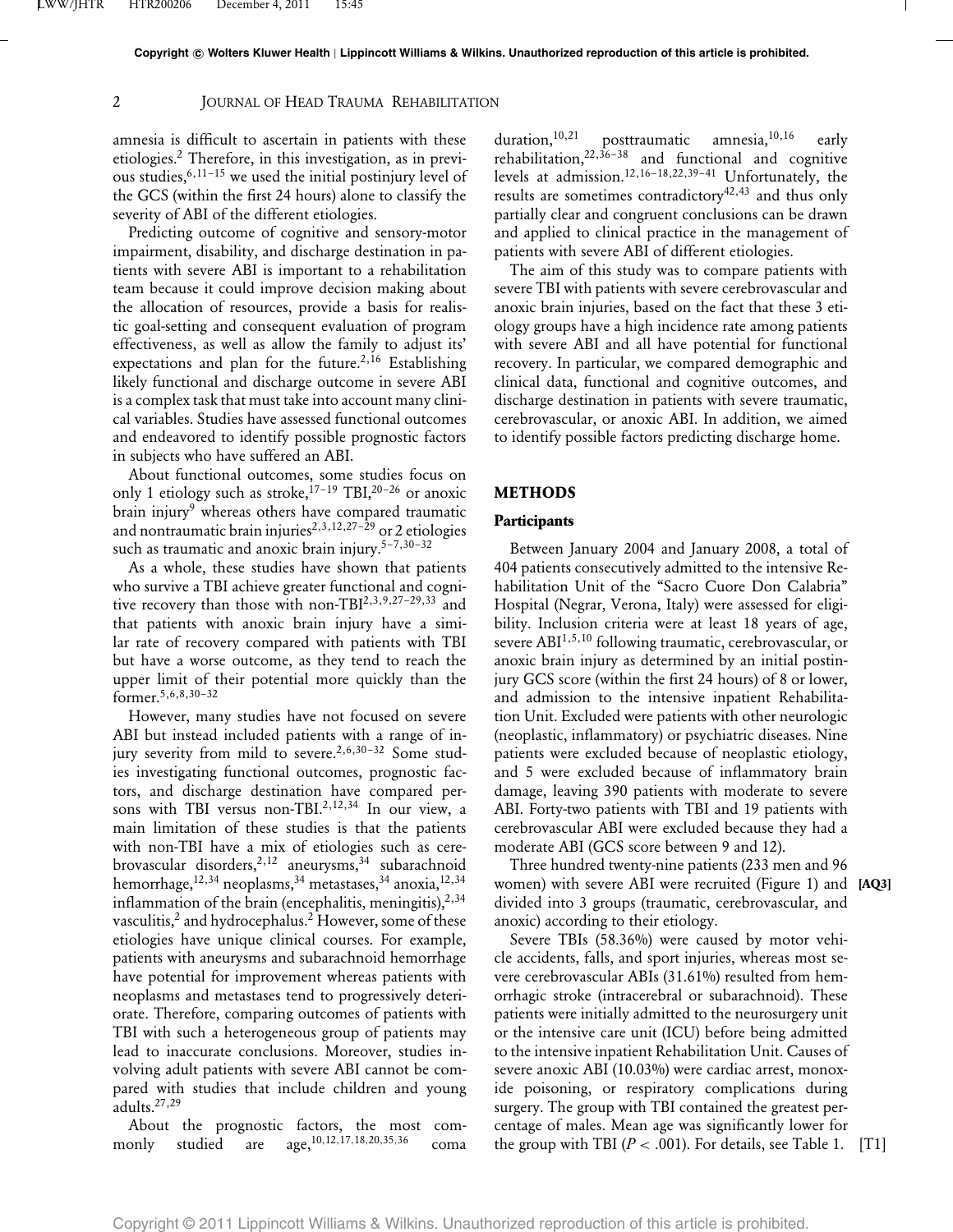# *Factors Predicting Functional and Cognitive Recovery Following Severe Brain Damage* 3

During the rehabilitation stay, all patients received rehabilitation treatment by an interdisciplinary team involving an individualized cognitive and/or neuromotor program according to the patient's primary needs and rehabilitative goals.<sup>2</sup> Subjects received 3 hours of rehabilitation per day from Monday to Friday.37,44 The study was approved by the Ethics Committee of the Department of Neurological, Neuropsychological, Morphological and Movement Sciences, University of Verona.

# **Test procedures**

#### *Demographic and clinical data*

Upon admission to the intensive inpatient Rehabilitation Unit, age, sex, brain damage etiology, GCS score (recorded within 24 hours from the onset of injury), and the number of days since injury (rehabilitation admission interval, RAI) were recorded for all patients. At admission and discharge, the presence of tracheostomy and/or percutaneus endoscopic gastrostomy (PEG) intervention was recorded for all patients. Furthermore, all patients were assessed with the Disability Rating Scale (DRS),40,45–47 Glasgow Outcome Scale (GOS),45,48 Levels of Cognitive Functioning  $(LCF)$ ,  $40,49$  and the Functional Independence Measure (FIM).<sup>47,50</sup> Mortality, discharge destination, and rehabilitation length of stay (RLOS) in days were recorded at discharge.

#### *Outcome measures*

#### **Disability Rating Scale**

The DRS is a reliable and validated scale that provides quantitative information regarding disability in patients with ABI and allows monitoring of the patients' progress from coma to community living.<sup>40,45-47</sup> It consists of 8 items that assess 4 categories (arousal and awareness; cognitive ability for self-care activities; physical dependence on others; and psychosocial adaptability).<sup>2</sup> The DRS is scored such that higher scores represent a higher level of disability (range: 0, no disability; 30, death).

#### **Glasgow Outcome Scale**

The GOS is a global rating of functional recovery in patients with ABI.<sup>45,48</sup> It consists of 5 categories (1 = death;  $5 =$  good recovery).

#### **Levels of Cognitive Functioning**

The LCF is a valid and reliable categorical scale with 8 levels that is widely used to evaluate recovery of consciousness and communication and for monitoring patients' cognitive and behavioral improvements after brain injury (score ranges from 1 to 8; higher score  $=$ better performance). 40,49

#### **Functional Independence Measure**

The FIM is a valid and reliable $47,50$  scale that rates the patients' ability to perform independently in self-care, sphincter control, transfers, locomotion, communication, and social cognition. It consists of 18 items, each rated on a 7-point scale (score ranges from 18 to 126; higher score  $=$  higher level of functioning/increased independence).23,47,50

#### *Discharge destination*

Discharge destination, home versus other, was recorded at time of discharge. "Home" was considered return home to the patient's previous living situation or

**TABLE 1** *Demographic and clinical characteristics of patients*

| <b>Characteristics</b>                       | Total     | Traumatic     | <b>Cerebrovascular</b> | Anoxic        | P                      |
|----------------------------------------------|-----------|---------------|------------------------|---------------|------------------------|
| Patients, mean (%)                           | 329 (100) | 192 (58.36)   | 104 (31.61)            | 33 (10.03)    |                        |
| Age, mean (SD), y                            |           | 39.36 (18.63) | 55.93 (16.56)          | 50.55 (15.25) | $< 0.001$ <sup>a</sup> |
| Sex. mean (%)                                |           |               |                        |               |                        |
| Male                                         |           | 154 (80.21)   | 57 (54.81)             | 22 (66.67)    | < 0.01 <sup>b</sup>    |
| Female                                       |           | 38 (19.79)    | 47 (45.19)             | 11 (33.33)    |                        |
| Glasgow Coma Scale, mean (SD)                |           | 5.42(1.82)    | 5.23(1.91)             | 3.77(1.39)    | < 0.01 <sup>a</sup>    |
| RAI, mean (SD), d                            |           | 40.57 (27.11) | 50.71 (15.37)          | 58.21 (54.53) | $< 0.001$ <sup>a</sup> |
| RLOS, mean (SD), d                           |           | 68.08 (72.02) | 83.14 (59.98)          | 78.00 (55.09) | .170 <sup>a</sup>      |
| Tracheostomy, mean (%)                       |           |               |                        |               |                        |
| Admission                                    |           | 53 (27.60)    | 35 (33.65)             | 15 (45.45)    | .102 <sup>b</sup>      |
| Discharge                                    |           | 7(3.65)       | 12 (11.54)             | 13 (39.39)    | < 0.01 <sup>b</sup>    |
| Percutaneus endoscopic gastrostomy, mean (%) |           |               |                        |               |                        |
| Admission                                    |           | 16 (8.33)     | 16 (15.38)             | 13 (39.39)    | < 0.01 <sup>b</sup>    |
| Discharge                                    |           | 27 (14.06)    | 31 (29.81)             | 17 (51.52)    | $< 0.01^{b}$           |
|                                              |           |               |                        |               |                        |

Abbreviations: RAI, rehabilitation admission interval; RLOS, rehabilitation length of stay. a<sub>ANOVA</sub>

 $^{\rm b}\chi^2$  test.

#### www.headtraumarehab.com

Copyright © 2011 Lippincott Williams & Wilkins. Unauthorized reproduction of this article is prohibited.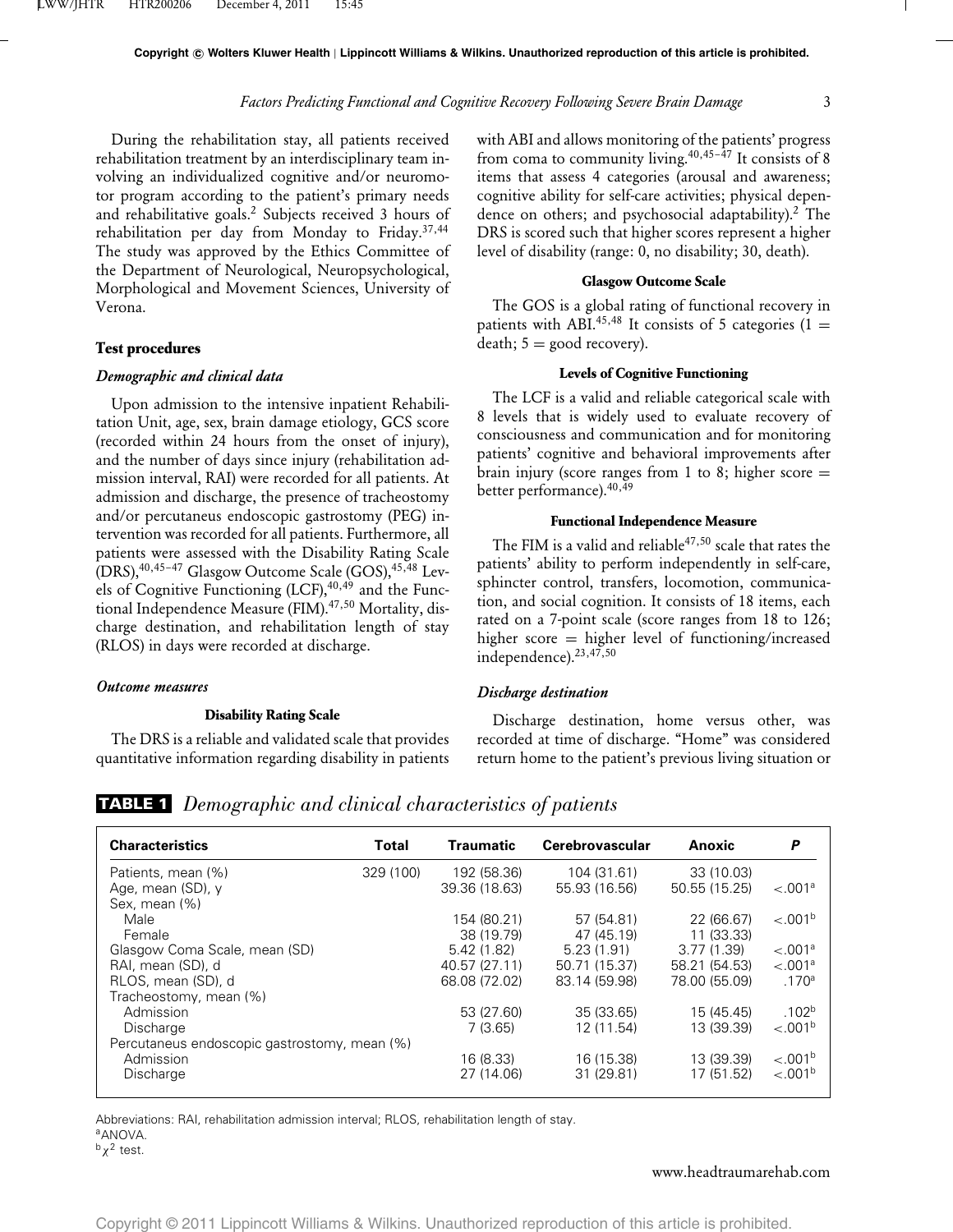#### 4 JOURNAL OF HEAD TRAUMA REHABILITATION

that of an extended family, whereas "other" referred to deceased patient, other hospital, or other rehabilitation structure.

#### **Statistical analysis**

The descriptive statistics included frequency tables with percentages and means and standard deviation calculations.

For categorical data (sex, presence of tracheostomy or PEG, and discharge status), the association between 2 variables was tested using a  $\chi^2$  test.

ANOVA was used to evaluate the differences among the clinical data and functional measures in the 3 different etiologic groups.

Gain was calculated as the difference between the score at discharge and the score at admission in each measure (eg, difference between the admission DRS and the discharge DRS score). Efficiency was calculated as the amount of improvement in the score of each scale divided by the duration of rehabilitation stay (ie, gain scores divided by RLOS). They were calculated to evaluate mean total and daily recovery during rehabilitation for each scale.

Post hoc comparisons with Bonferroni correction<sup>51</sup> were performed to compare TBI group versus cerebrovascular group, TBI group versus anoxic group, and cerebrovascular versus anoxic group.

Further analyses aimed at investigating the value of the DRS in predicting the probability of a patient returning home were performed. We chose the DRS as the main predictor variable on the basis of the fact that the DRS score showed the highest correlation with the scores of other scales used in this study as demonstrated by Spearman's rank correlation and its associated nonparametric test.

A logistic regression analysis with logit link was used to determine whether etiology can predict patients' return home: for this purpose, the discharge destination was recorded as 1 or 0 depending on whether the "patient returns home" or "patient does not return home," respectively. In the logistic model, etiology was considered as the determinant; age, sex, GCS, RAI, RLOS, admission DRS, and tracheostomy at admission were considered confounders.

A tree regression model was estimated to calculate admission DRS cutoff score needed to identify those individuals with a greater probability of returning home at discharge from inpatient rehabilitation. For each node selection of the tree model, the relative probability of the patient's returning home was calculated. Statistical significance of the tests and parameter coefficients was set at  $P < .05$ . Data were analyzed using the statistical package R 2.9.1 with Windows operating system and X86 machine.

# **RESULTS**

#### **Demographic and clinical characteristics**

Initial severity of injury was significantly different across groups ( $F = 9.25$ ,  $P < .001$ ), with the patients with TBI having the highest GCS scores, followed by those with cerebrovascular and anoxic brain injury, respectively (see Tables 1 and 3). [T3]

RAI was significantly different among the groups  $(F =$ 5.91, *P* < .001). Post hoc comparisons showed that the patients with TBI had significantly shorter RAI than the cerebrovascular and anoxic groups whereas anoxic and cerebrovascular groups did not differ (see Table 3). The RLOS did not significantly differ among the groups. See Table 1 for details.

The frequency of tracheostomy at admission was not significantly different among the groups, but there was a significant difference at discharge, as well as a significantly different frequency of PEG at admission and discharge, with patients with anoxic brain damage showing the highest frequency in both cases.

# **Outcome scales**

ANOVA revealed significant differences among the 3 groups on all outcome scales. Post hoc comparisons showed the patients in the TBI group to have a lower grade of disability as well as greater functional independence and cognitive status scores than the patients in the anoxic group at both admission and discharge. Compared with the cerebrovascular group, patients with TBI showed no significant differences with regard to admission DRS, GOS, and LCF scores, whereas at discharge, significant differences were recorded for DRS, GOS, and FIM scores. See Table 2 for the results of the ANOVA [T2] tests and see Table 3 for the results of the post hoc tests.

#### **Gain and efficiency**

Significantly different recovery was reflected in the gain and efficiency scores among the 3 groups for all scales. Post hoc comparisons identified significant differences in DRS, GOS, and FIM gain scores between the TBI and cerebrovascular groups and between the TBI and anoxic groups but no differences in gain between the cerebrovascular and anoxic groups. With regard to LCF gain, a significant difference was found only between those with TBI versus those with anoxic brain injury (Tables 2 and 3).

#### **Discharge destination**

Three patients with cerebrovascular injury died during inpatient rehabilitation. Within each etiology group, the main discharge destination was home; the comparison among groups revealed a significant difference

Copyright © 2011 Lippincott Williams & Wilkins. Unauthorized reproduction of this article is prohibited.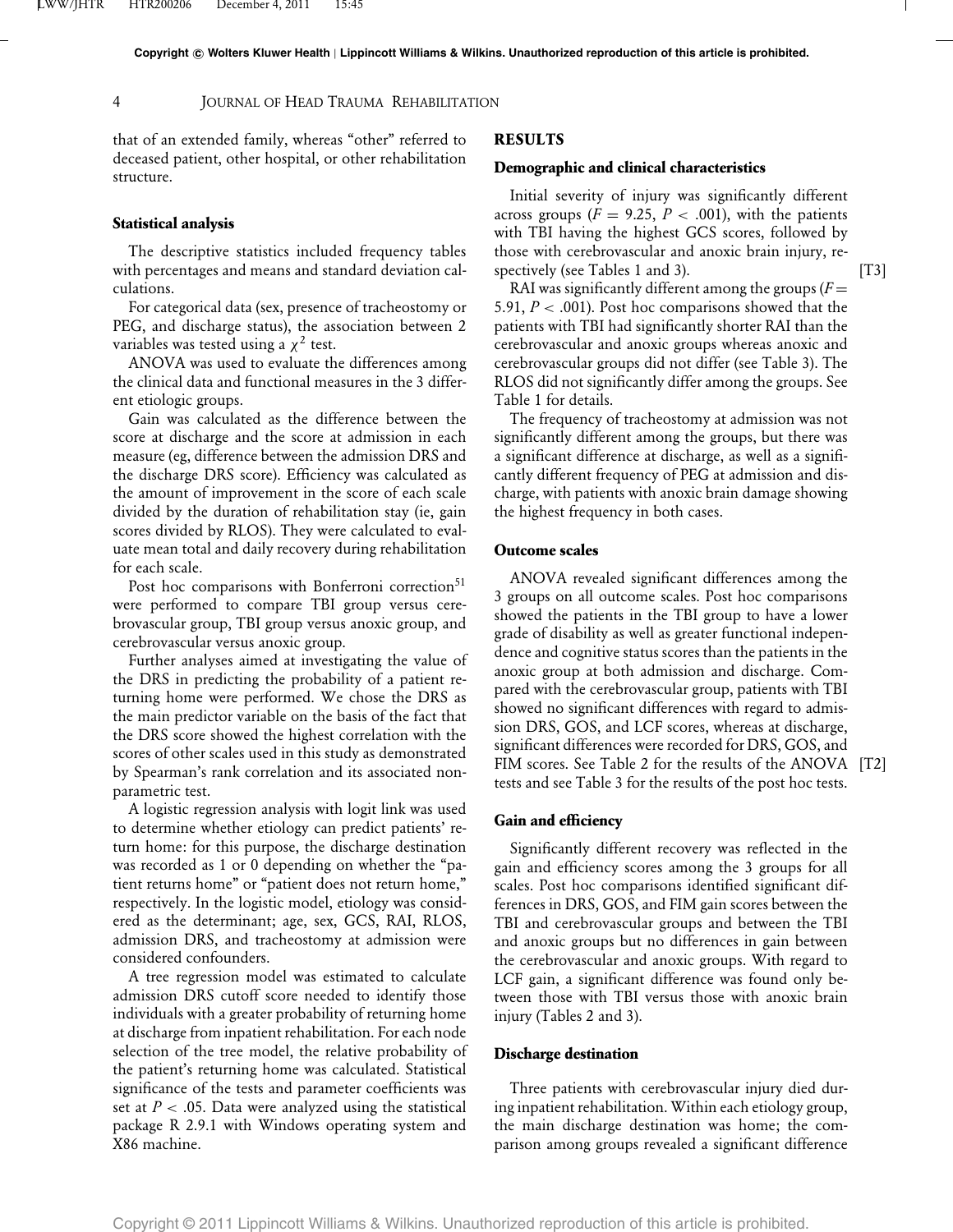# *Factors Predicting Functional and Cognitive Recovery Following Severe Brain Damage* 5

| <b>Score</b>                    | <b>Traumatic</b> | <b>Cerebrovascular</b> | Anoxic        | P                    |
|---------------------------------|------------------|------------------------|---------------|----------------------|
| <b>Disability Rating Scale</b>  |                  |                        |               |                      |
| Admission                       | 15.04 (6.58)     | 15.99 (5.49)           | 20.15 (5.18)  | < 0.01 <sup>a</sup>  |
| Discharge                       | 9.57(6.70)       | 12.45 (6.85)           | 17.48 (7.05)  | < 0.01 <sup>a</sup>  |
| Gain                            | $-5.47(4.47)$    | $-3.54(4.73)$          | $-2.67(3.67)$ | < 0.01 <sup>b</sup>  |
| Efficiency                      | $-0.17(0.22)$    | $-0.08(0.17)$          | $-0.08(0.15)$ | < 0.01 <sup>b</sup>  |
| Glasgow Outcome Scale           |                  |                        |               |                      |
| Admission                       | 2.96(0.61)       | 2.93(0.32)             | 2.64(0.55)    | .005 <sup>a</sup>    |
| Discharge                       | 3.59(0.84)       | 3.21(0.73)             | 2.88(0.86)    | < 0.01 <sup>a</sup>  |
| Gain                            | 0.63(0.71)       | 0.30(0.67)             | 0.24(0.56)    | < 001 <sup>b</sup>   |
| Efficiency                      | 0.02(0.06)       | 0.01(0.03)             | 0.01(0.04)    | .013 <sup>b</sup>    |
| Levels of Cognitive Functioning |                  |                        |               |                      |
| Admission                       | 4.89 (1.91)      | 5.04(1.77)             | 3.39(1.71)    | < 0.01 <sup>a</sup>  |
| Discharge <sup>c</sup>          | 6.19(1.84)       | 6.12(1.70)             | 4.00(2.02)    | < 0.01a              |
| Gain <sup>c</sup>               | 1.30(1.22)       | 0.98(1.39)             | 0.61(0.86)    | .005 <sup>b</sup>    |
| Efficiency <sup>c</sup>         | 0.04(0.05)       | 0.02(0.06)             | 0.02(0.04)    | .015 <sup>b</sup>    |
| Functional Independence Measure |                  |                        |               |                      |
| Admission                       | 41.96 (31.81)    | 32.11 (18.43)          | 24.88 (17.72) | < 0.01 <sup>a</sup>  |
| Discharge <sup>c</sup>          | 74.64 (39.10)    | 56.98 (35.46)          | 37.36 (31.89) | < 0.01 <sup>a</sup>  |
| Gain <sup>c</sup>               | 32.29 (29.42)    | 24.04 (25.26)          | 12.48 (20.32) | < 0.001 <sup>b</sup> |
| Efficiency <sup>c</sup>         | 1.22(2.25)       | 0.65(1.13)             | 0.51(1.06)    | .013 <sup>b</sup>    |
|                                 |                  |                        |               |                      |

# **TABLE 2** *Comparison of severity of injury characteristics and functional outcomes*

a<sub>ANOVA</sub>

 $b$ P value of ANOVA adjusted for age and sex.

<sup>c</sup>Statistics performed on 328 patients (1 patient dropped out).

(*P* < .001). Patients with TBI had a higher frequency of returning home than the other groups, whereas the lowest percentage corresponded with patients with anoxic

ABI. The subjects who did not return home were transferred to other hospitals or other rehabilitation structures (see Table 4).

|                                   | <b>Traumatic vs</b><br>cerebrovascular |       | <b>Traumatic vs</b><br>anoxic |      | Cerebrovascular vs<br>anoxic |       |  |
|-----------------------------------|----------------------------------------|-------|-------------------------------|------|------------------------------|-------|--|
|                                   | t                                      | P     | t                             | P    | t                            | P     |  |
| Glasgow Coma Scale                | $-0.19$                                | 1.000 | $-1.64$                       | .000 | 1.46                         | .002  |  |
| Rehabilitation admission interval | 10.14                                  | .036  | 17.64                         | .014 | $-7.50$                      | .766  |  |
| <b>Disability Rating Scale</b>    |                                        |       |                               |      |                              |       |  |
| Admission                         | 0.95                                   | .606  | 5.11                          | .000 | $-4.16$                      | .002  |  |
| Discharge                         | 2.88                                   | .002  | 7.92                          | .000 | $-5.03$                      | .001  |  |
| Gain                              | 1.93                                   | .001  | 2.80                          | .003 | $-0.87$                      | .994  |  |
| Glasgow Outcome Scale             |                                        |       |                               |      |                              |       |  |
| Admission                         | $-0.03$                                | 1.000 | $-0.33$                       | .003 | 0.29                         | .016  |  |
| Discharge                         | $-0.38$                                | .000  | $-0.71$                       | .000 | 0.33                         | .121  |  |
| Gain                              | $-0.32$                                | .000  | $-0.38$                       | .009 | 0.05                         | 1.000 |  |
| Levels of Cognitive Functioning   |                                        |       |                               |      |                              |       |  |
| Admission                         | 0.15                                   | 1.000 | $-1.50$                       | .000 | 1.64                         | .000  |  |
| Discharge                         | $-0.07$                                | 1.000 | $-2.18$                       | .000 | 2.12                         | .000  |  |
| Gain                              | $-0.32$                                | .109  | $-0.69$                       | .010 | 0.37                         | .407  |  |
| Functional Independence Measure   |                                        |       |                               |      |                              |       |  |
| Admission                         | $-9.85$                                | .009  | $-17.08$                      | .003 | 7.22                         | .546  |  |
| Discharge                         | $-17.65$                               | .000  | $-37.27$                      | .000 | 19.61                        | .028  |  |
| Gain                              | $-8.25$                                | .043  | $-19.80$                      | .000 | 11.55                        | .108  |  |

# **TABLE 3** *Multiple pair-wise comparison among the 3 etiologies in each outcome measure*

# www.headtraumarehab.com

Copyright © 2011 Lippincott Williams & Wilkins. Unauthorized reproduction of this article is prohibited.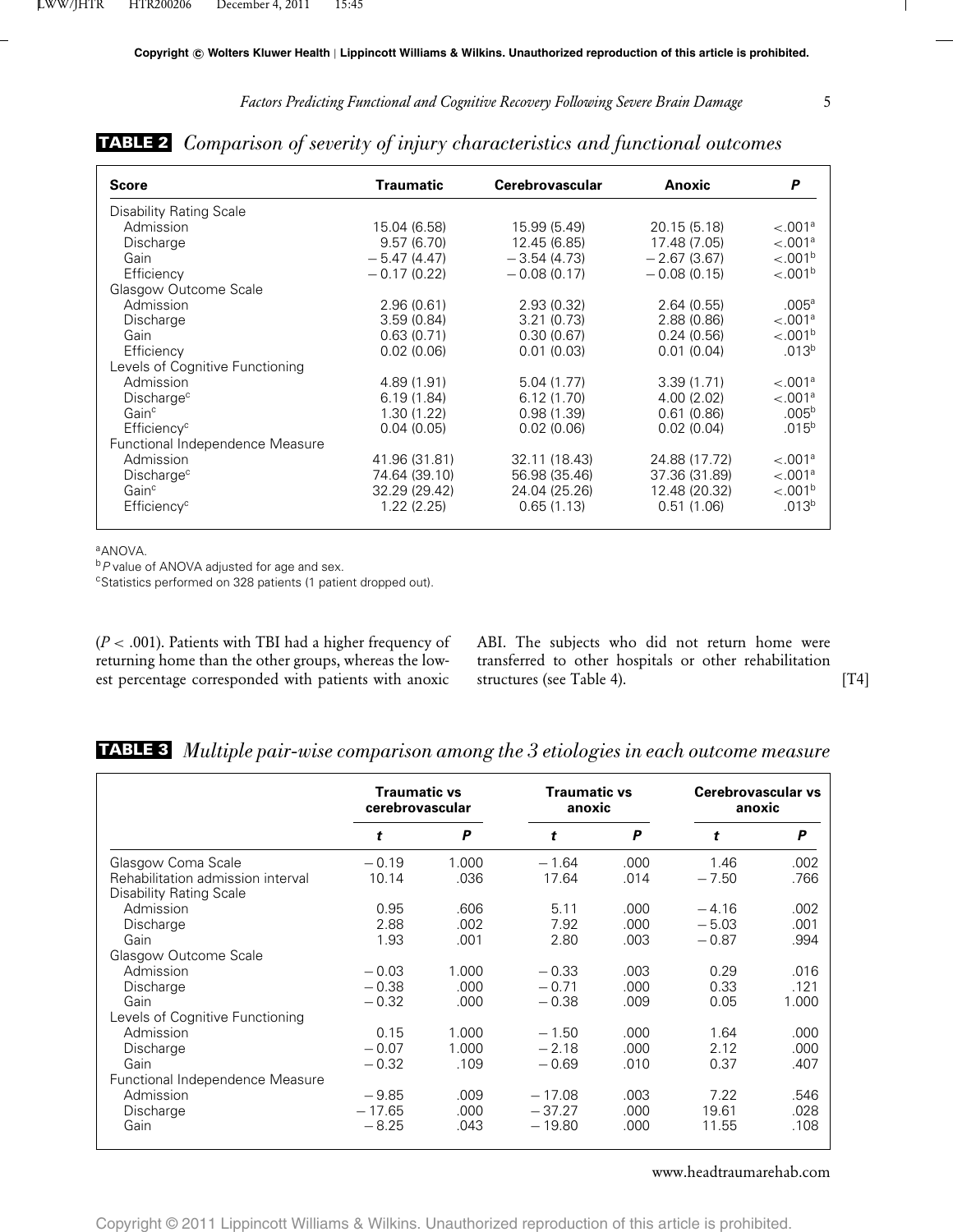# 6 JOURNAL OF HEAD TRAUMA REHABILITATION

# **TABLE 4** *Patients' discharge destination*

| <b>Discharge destination</b> | Traumatic   | <b>Cerebrovascular</b> | Anoxic     |                     |
|------------------------------|-------------|------------------------|------------|---------------------|
| Home<br><b>Others</b>        | 163 (84.90) | 58 (55.77)             | 15 (45.45) | < 0.01 <sup>a</sup> |
| Deceased                     | 0(0)        | 3(2.88)                | 0(0)       |                     |
| Hospital                     | 20 (10.42)  | 18 (17.31)             | 9(27.27)   |                     |
| Rehabilitation structure     | 9(4.69)     | 25 (24.04)             | 9(27.27)   |                     |

Values are expressed as number (percentage).

 $a_{\chi}^2$  test; comparison performed between destination (home vs others) and type of injury.

## **Correlation among the clinical scales**

Among the scales, the DRS was chosen for the regression analysis and tree regression because it showed the highest significant correlation with all the others (Spearman ρ DRS-GOS:  $-0.754$ ; ρ DRS-LCF:  $-0.916$ ; ρ DRS-FIM: − 0.895; *P* < .001).

# **Logistic model for returning home prevision and tree regression**

In the model, the referential participant taken into consideration is a patient who is younger than 45 years, female, and has a traumatic etiology of injury. Etiology had a clinical influence on patients' return home [cerebrovascular vs TBI: odds ratio  $(OR) = 0.259, 95\%$ confidence interval  $(CI) = 0.115-0.580$ ; anoxic vs TBI:  $OR = 0.316$ , 95%  $CI = 0.110-0.911$ . Age and DRS score at admission significantly influenced the probability of returning home at discharge. Sex, GCS score, RAI, RLOS, and the presence of tracheostomy at admission did not significantly influence the probability of [T5] discharge home (see Table 5).

The tree regression analysis identified the range of admission DRS scores correlating with the patient's probability of returning home. In particular, those with DRS scores lower than 19.5 were more likely to return home (86%) whereas those with DRS scores higher than 22.5 had a lower probability of home discharge (35%). For the patients with an admission DRS score between 19.5 and 22.5, the probability of returning home was 54%

# **DISCUSSION**

In this study, we demonstrated significant group differences in demographic and clinical data, functional and cognitive outcomes, and discharge destination in patients with severe ABI due to TBI, cerebrovascular accident, or anoxia. In addition, we identified prognostic factors in discharge destination and, in particular, how scores on the DRS at admission can predict the probability of return home.

It is worth noting that despite the extensive literature devoted to the outcome of persons with TBI versus non-TBI, only tentative conclusions useful for clinical practice can be drawn because of differences in group composition or because of the small number of patients examined.

A main drawback in previous studies is that they have compared patients with TBI to "blended" groups of patients with non-TBI, $2,34$  where the latter have various brain injury etiologies and thus could have very different outcome and potential of recovery.2,34 Thus, compared with the large amount of data specific to the outcome of TBI, it is difficult to find homogeneous patterns of outcome among the multifaceted aspects of the non-TBI subcategories.

Therefore, in this study, we choose 3 major etiologic categories based on their high incidence and congruent tendency toward functional recovery (although at different rates). Thus, we excluded categories that have frequent spontaneous worsening (eg, neoplasms or vasculitis) or infrequent occurrence (eg, encephalitis, hydrocephalus).

One main issue for discussion arising from our study concerns the difference in the severity of the clinical picture among the 3 etiologic groups. Our results suggest that patients with TBI and cerebrovascular injury are typically less severely affected than those with anoxia as indexed by the level of GCS within 24 hours after the injury and the levels of DRS, GOS, and LCF at admission; patients with TBI and cerebrovascular damage display a similar severity on all outcome measures except for the FIM.

Here, it is important to underline that our patients with cerebrovascular damage were all admitted from the neurosurgery or the intensive care unit. Thus, most underwent surgical removal of intracerebral hemorrhage or **[AQ4]** subarchnoid hemorrhage and consequently they represent a select sample of patients with severe cerebrovascular disease. This explains why these patients had such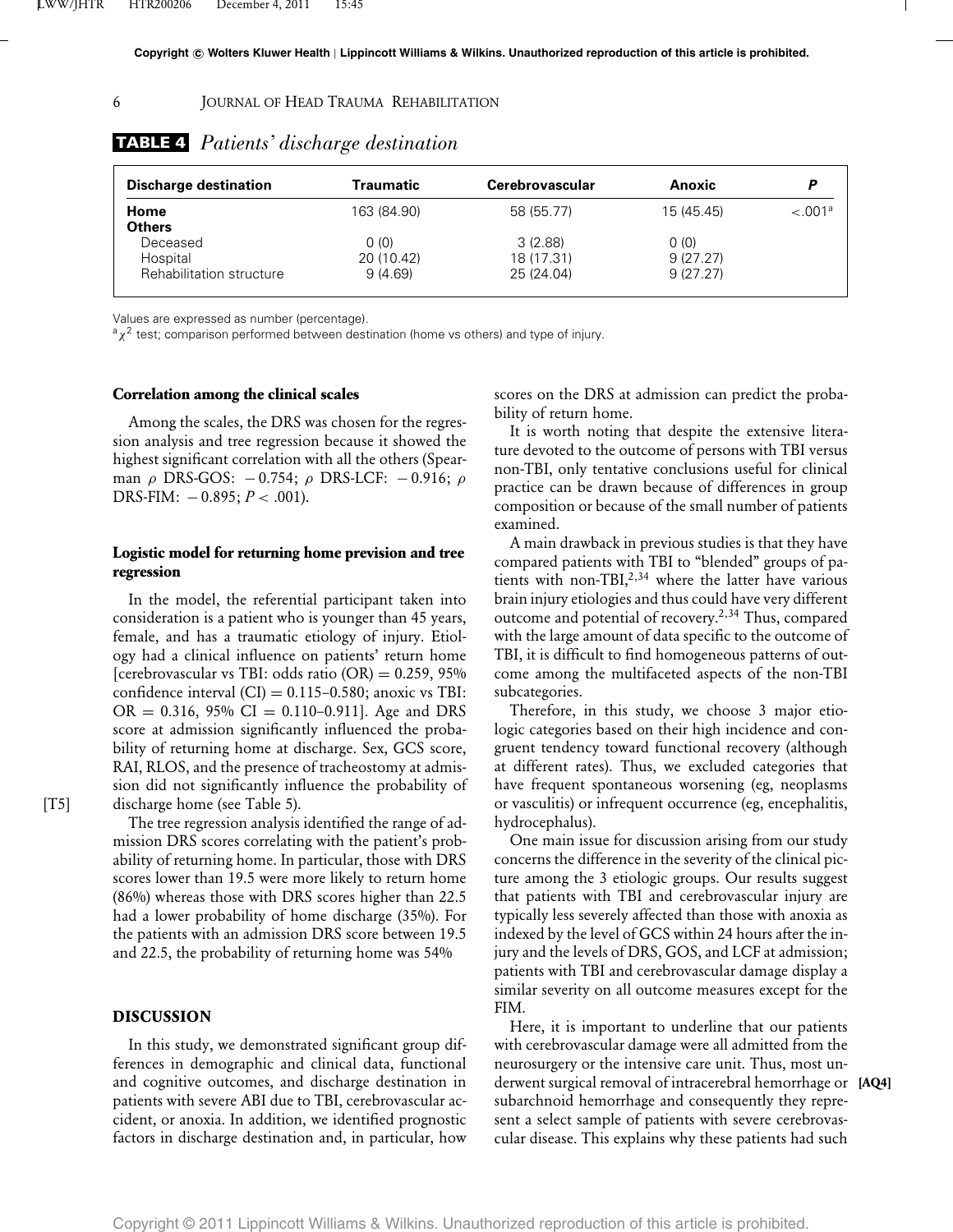# *Factors Predicting Functional and Cognitive Recovery Following Severe Brain Damage* 7

|                                      |  |  | <b>TABLES</b> Results of a logistic regression model reported with odds ratio and 95% |  |  |  |  |
|--------------------------------------|--|--|---------------------------------------------------------------------------------------|--|--|--|--|
| $\emph{confidence interval}^{\rm a}$ |  |  |                                                                                       |  |  |  |  |

|                                       | <b>Odds ratio</b> | P                   | 95% Confidence interval |
|---------------------------------------|-------------------|---------------------|-------------------------|
| Cerebrovascular (vs traumatic injury) | 0.259             | .001 <sup>b</sup>   | $0.115 - 0.580$         |
| Anoxic (vs traumatic injury)          | 0.316             | .033 <sup>b</sup>   | $0.110 - 0.911$         |
| Age $(>45)$ , y                       | 0.430             | .027 <sup>b</sup>   | $0.203 - 0.910$         |
| Sex (male)                            | 0.652             | .263                | 0.308-1.379             |
| Glasgow Coma Scale                    | 1.041             | .688                | 0.855-1.267             |
| RAI, d                                | 1.000             | .956                | $0.990 - 1.010$         |
| RLOS, d                               | 0.998             | .362                | $0.992 - 1.003$         |
| <b>Admission DRS</b>                  | 0.875             | < 0.01 <sup>b</sup> | $0.811 - 0.943$         |
| Tracheostomy at admission             | 0.537             | .112                | $0.249 - 1.156$         |

Abbreviations: DRS, Disability Rating Scale; RAI, rehabilitation acute interval; RLOS, rehabilitation length of stay; Tracheostomy at admission, presence of tracheostomy at admission.

aEach odds ratio was adjusted for other variables in the final model that included the 9 variables listed in the table.  $bP < .05$ .

low GCS scores when compared with the larger population of patients with stroke (ie, ischemic stroke).

With regard to disease severity, previous studies report conflicting results. The studies involving patients with TBI and anoxia report similar levels of GCS and FIM scores in these 2 groups.<sup>6,30</sup> This discrepancy with respect to our data may be explained by differences in selection criteria. Indeed, while our study included only patients with severe ABI, the other studies also included patients with a mild to moderate clinical condition.<sup>6,30</sup>

As to studies comparing patients with TBI versus patients with non-TBI, results across studies have been somewhat divergent. A recent study by Colantonio et al<sup>34</sup> on a very large sample of patients reported higher admission FIM scores in the TBI group, congruent with our findings. On the contrary, a study by Cullen et al<sup>2</sup> reported similar levels of FIM and DRS scores at admission in both (TBI and non-TBI) groups. In our view, this inconsistency may be mainly related to the multifarious composition of the non-TBI groups in the studies.

The length of the RAI in the different groups is an interesting subject of discussion. In our study, the TBI group had a shorter RAI than the other groups. On the other hand, the literature contains reports of similar RAI between patients with TBI and patients with anoxic brain injury<sup>31,32</sup> and between patients with TBI and non-TBI.<sup>2</sup> In our view, this discrepancy may be explained by differences in the organization of rehabilitation care in different countries. In a Canadian study, patients were admitted to the rehabilitation ward after a longer stay (RAI range,  $72-84$  days)<sup>2</sup> in the ICU than patients in an Italian study (RAI range,  $50-62$  days<sup>3</sup>; RAI range,  $40-58$ days in our study) or those in an Austrian study (RAI range,  $27-55$  days).<sup>5</sup> These different results could imply that patients in Canada are admitted to rehabilitation units when they are rather medically stable and thus in a more favorable stage of their recovery. Furthermore, this could imply that the rehabilitation wards in Italy and Austria not only offer rehabilitation but can also provide some intensive care procedures.

Another issue deserving discussion deals with the rate of recovery during the rehabilitation stay. This study shows that patients with TBI have an overall greater recovery rate (gain) than the other groups. Moreover, although patients with cerebrovascular damage display greater average gain scores than patients with anoxia, these differences are not statistically significant. Previous large-scale studies comparing patients with TBI versus patients with non-TBI reported data congruent with our own.<sup>2,34</sup> However, studies that compared patients with TBI with those with anoxia report conflicting data. Indeed, as in our study, 2 studies reported that patients with TBI achieve greater gains than patients with anoxia.<sup>31,32</sup> On the other hand, Shah et al<sup>6,30</sup> reported that these groups have a similar daily recovery rate and that patients with anoxia tend to have a greater gain than those with TBI. The discrepancy found in the latter studies might be attributed to the small patient samples or to the different levels of severity of the patients (mild, moderate, and severe) included.

The main discharge destination at the end of rehabilitation was home. This occurred most often with TBI patients and least often for those with anoxia. This is in accordance with some studies,  $6,9,17,31$  but others reported an almost similar rate of return home for patients with TBI and anoxic brain injury.<sup>5,30</sup> Those who did not return home were instead transferred to other hospitals or other rehabilitation or hospital wards.

The logistic regression demonstrated that age, etiology, and DRS admission score most significantly influenced return home. Many previous studies have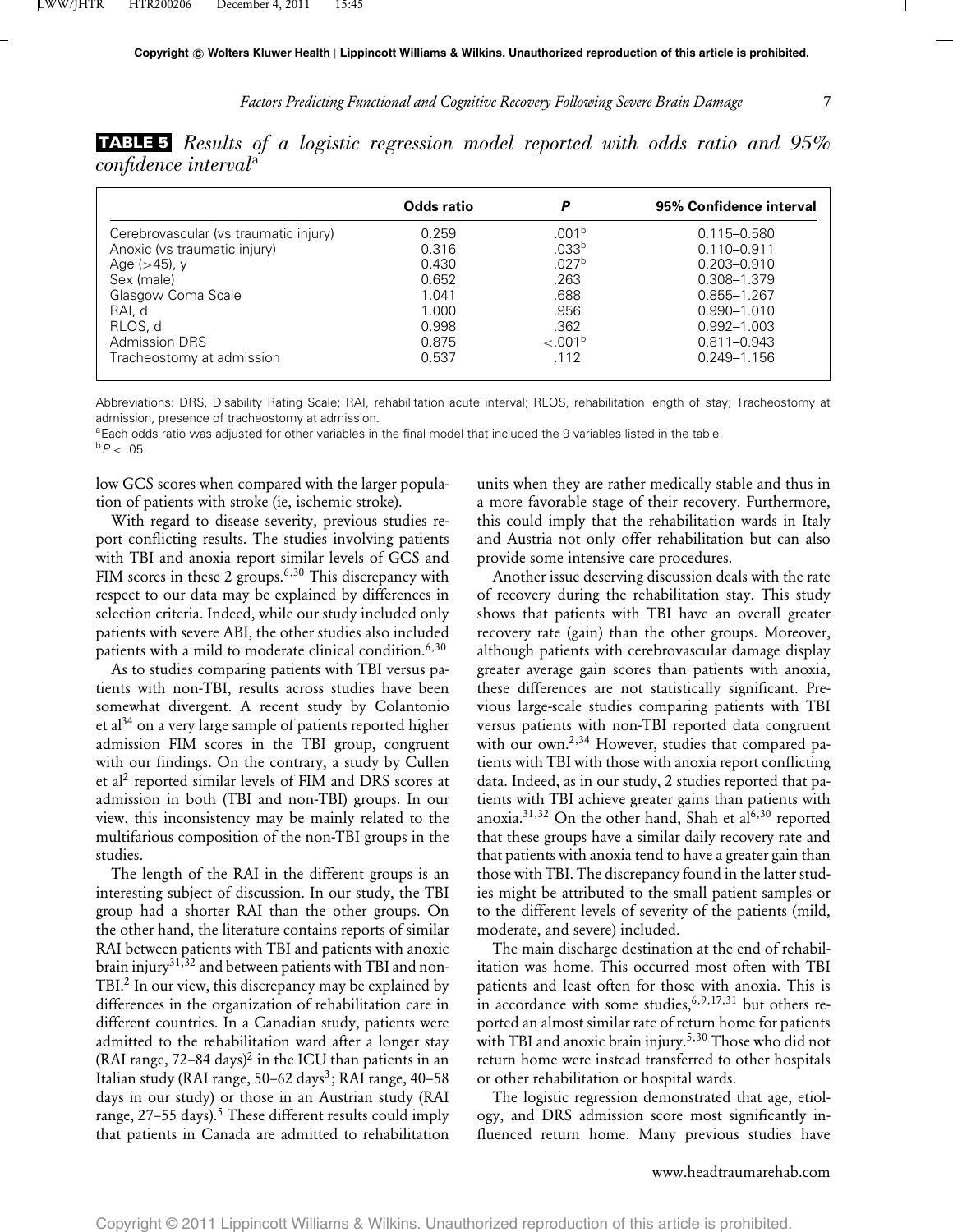#### 8 **JOURNAL OF HEAD TRAUMA REHABILITATION**

confirmed that age can predict outcome or discharge home.7,28,39 One study, however, did not show a significant difference in discharge destination in younger and older individuals with TBI.<sup>20</sup>

The highest probability of returning home, seen in persons with TBI compared with those with cerebrovascular damage and anoxia, could have been due to the lower grade of disability and better cognitive status in these subjects at discharge. This fact, confirmed by the assessment scores, may be associated with an easier management of these patients at home. The lower age of subjects with TBI may be associated with an increased probability to return home because, most likely, these patients have young parents who are able to assist them with their activities of daily living.<sup>20</sup> Subjects with cerebrovascular damage (who in our sample more frequently returned home than subjects with anoxia) demonstrated a lower probability of return home than those with TBI etiology, as shown by logistic regression. This can be explained by the older age of subjects with cerebrovascular damage and by the consequently higher incidence of comorbidity, which increases the likelihood of admission to other destinations because they may be more difficult to manage at home. $3$ 

Among the various scales, the DRS was selected for the logistic regression because it demonstrated the highest correlation with the other scales used in the study. In particular, the correlation between DRS and LCF was almost optimal (0.89). Studies have provided data regarding the increased specificity and usefulness of this scale compared with others as well as its reduced incidence of ceiling and floor effects.<sup>40,45,47</sup> The increased sensitivity of this scale remains even 2 years after the acute event, and the ceiling effect is minimal even at 5 years after the acute event in subjects with TBI.<sup>23</sup> Studies have confirmed the prognostic value of the DRS score.16,40,41,46

To our knowledge, no previous studies have calculated the probability of return home on the basis of specific scores on clinical scales and features in individuals with severe ABI of traumatic, cerebrovascular, or anoxic etiology. The data obtained by the tree regression demonstrated that even patients with severe disability (DRS score <19.5 at admission) have a high probability of returning home (86%). To the contrary, patients in a vegetative state at admission to rehabilitation (DRS score >22.5 at admission) have a far lower

#### **REFERENCES**

**[AQ5]**

- 1. Teassel R, Bayona N, Marshall S, et al. A systematic review of rehabilitation of moderate to severe acquired brain injuries. *Brain Inj*. 2007;21(2):107–112.
- 2. Cullen NK, Park YG, Bayley MT. Functional recovery following traumatic vs non-traumatic brain injury: a case-controlled study. *Brain Inj*. 2008;22:1013–1020.

probability of returning home (35%) and therefore of a good outcome, independent of the evolution of their clinical picture.

Although discharge destination in patients with severe ABI depends on many variables, including socioeconomic and psychosocial factors, the identification of clinical factors capable of predicting the probability of returning home could be of relevance in the management of patients, as it could assist clinicians in creating appropriate goals, ensuring that both patients and families have realistic expectations about rehabilitation as they begin to plan for the future. In the first stages after admission, clinicians could plan the most suitable rehabilitative program for the patient and, if there is a high probability that the individual will return home, immediately start training the caregivers in necessary postdischarge skills and knowledge. On the contrary, if the probability of returning home is low, clinicians could immediately start considering alternate discharge destinations.

Limitations of the current study include that no follow-up was performed; thus, we do not know whether patients remained home once discharged, and data on comorbidities were not collected.

# **CONCLUSIONS**

This study describes the different patterns of functional and cognitive recovery of patients with severe traumatic, cerebrovascular, or anoxic ABI during inpatient rehabilitation. Although all participants showed some degree of recovery between admission and discharge, those with TBI achieved a greater recovery and returned home more often than patients with cerebrovascular and anoxic brain injury.

Moreover, some demographic and clinical data, specifically age, etiology, and admission DRS score, may be considered as main factors predicting discharge destination. In particular, the admission DRS score was found to be a useful predictor of the probability of returning home in patients with all 3 etiologies of ABI.

Findings of this study could improve knowledge on recovery potential in patients suffering from the most frequent etiologies of severe ABI. Furthermore, they could help clinicians in the planning and organization of rehabilitative procedures from the very early phases of inpatient rehabilitation.

3. Zampolini M. Lo studio GISCAR sulle gravi cerebrolesioni acquisite. Aspetti metodologici e dati preliminari. *Ital J Rehabil Med MR*. 2003;17:15–27.

<sup>4.</sup> Sazbon L, Zagreba F, Ronen J, Solzi P, Costeff H. Course and outcome of patients in vegetative state of nontraumatic aetiology. *J Neurol Neurosurg Psychiatry*. 1993;56:407–409.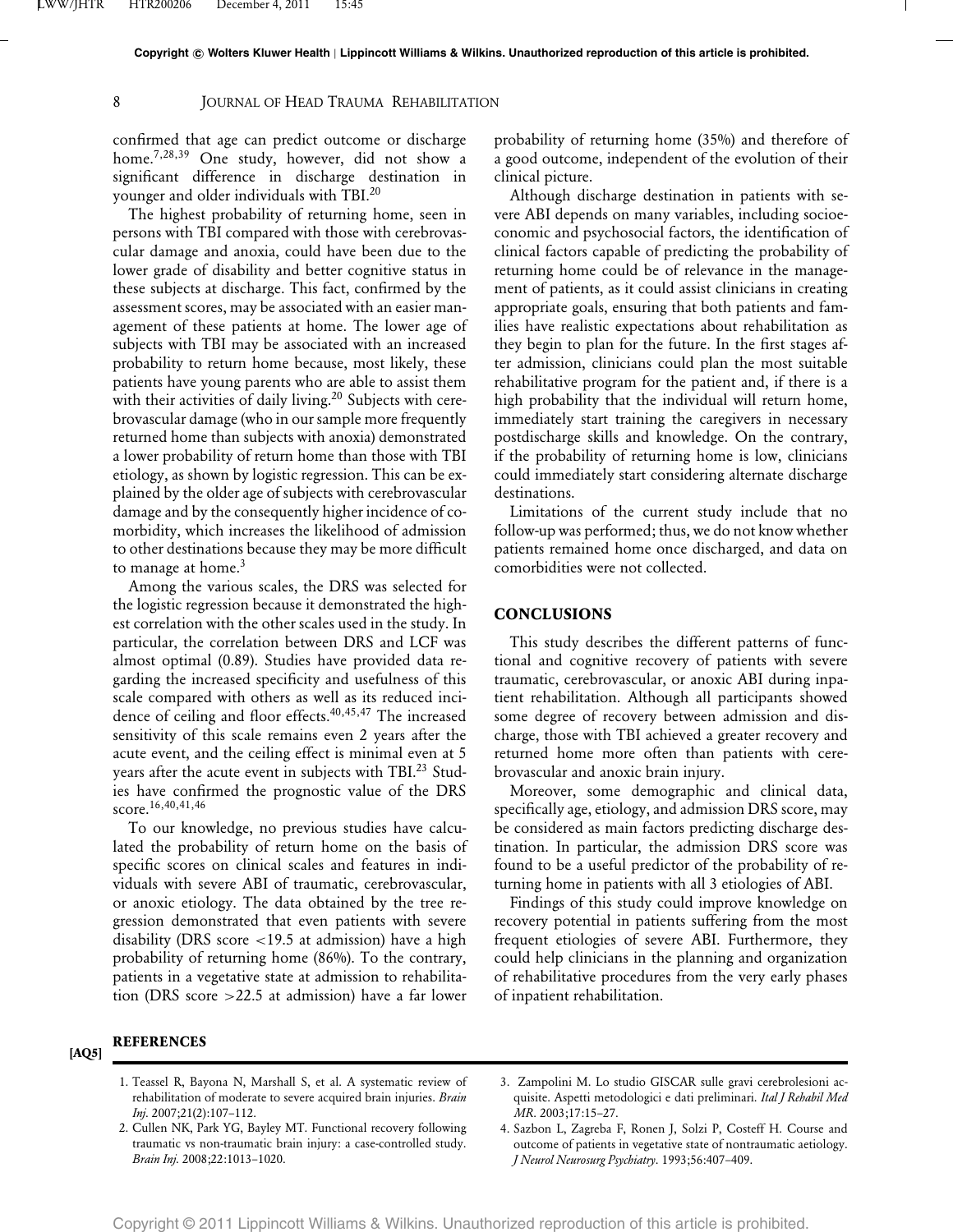# *Factors Predicting Functional and Cognitive Recovery Following Severe Brain Damage* 9

- 5. Fertl E, Vass K, Sterz F, Gabriel H, Auff E. Neurological rehabilitation of severely disabled cardiac arrest survivors, part I: course of post-acute inpatient treatment. *Resuscitation*. 2000;47:231– 239.
- 6. Shah MK, Al-Adawi S, Dorvlo ASS, Burke DT. Functional outcomes following anoxic brain injury: a comparison with traumatic brain injury. *Brain Inj*. 2004;18(2):111–117.
- 7. Grosswasser Z, Cohen M, Costeff H. Rehabilitation outcome after anoxic brain damage. *Arch Phys Med Rehabil*. 1989;70:186–188.
- 8. Schmidt JG, Drew-Cates J, Dombovy ML. Anoxic encephalopathy: outcome after inpatient rehabilitation. *NeuroRehabil Neural Repair*. 1997;11:189–195.
- 9. Burke DT, Shah MK, Dorvlo ASS, Al-Adawi S. Rehabilitation outcomes of cardiac and non-cardiac anoxic brain injury: a single institution experience. *Brain Inj*. 2005;19:675–680.
- 10. Boake C, Francisco GE, Ivanhoe CV, Kothari S. Brain injury rehabilitation. In: Braddom RL, ed. *Physical Medicine and Rehabilitation*. **[AQ6]** Philadelphia, PA: WB Saunders; 2000.
	- 11. Cowen TD, Meythaler JM, DeVivo MJ, Ivie CS, Lebow J, Novack TA. Influence of early variables in traumatic brain injury on Functional Independence Measure scores and rehabilitation length of stay and charges. *Arch Phys Med Rehabil*. 1995;76(9):797–803.
	- 12. Gray DS, Burnham R. Preliminary outcome analysis of a long-term rehabilitation program for severe acquired brain injury. *Arch Phys Med Rehabil*. 2000;81:1447–1456.
	- 13. Hillen T, Dundas R, Lawrence E, Stewart JA, Rudd AJ, Wolfe CDA. Antithrombotic and antihypertensive management 3 months after ischemic stroke: a prospective study in an inner city population. *Stroke*. 2000;31:469–475.
	- 14. Riachy M, Sfeir F, Sleilat G, et al. Prediction of the survival and functional ability of severe stroke patients after ICU therapeutic intervention. *BMC Neurol*. 2008;26:8–24.
	- 15. Rosen DS, Macdonald RL. Subarachnoid hemorrhage grading scales a systematic review. *Neurocrit Care*. 2005;2:110–118.
	- 16. Fleming JM, Thy BO, Maas F. Prognosis of rehabilitation outcome in head injury using Disability Rating Scale. *Arch Phys Med Rehabil*. 1994;75:156–163.
	- 17. Sandstrom R, Mokler PJ, Hoppe KM. Discharge destination and motor function outcome in severe stroke as measured by the Functional Independence Measure/Function-Related Group Classification System. *Arch Phys Med Rehabil*. 1998;79:762–765.
	- 18. Alexander MP. Stroke rehabilitation outcome: a potential use of predictive variables to establish levels of care. *Stroke*. 1994;25:128– 134.
	- 19. Paolucci S, Antonucci G, Grasso MG, et al. Functional outcome of ischemic and hemorrhagic stroke patients after inpatient rehabilitation. A matched comparison. *Stroke*. 2003;34: 2861–2865.
	- 20. Cifu DX, Kreutzer JS, Marwitz JH, Rosenthal M, Englander W, High W. Functional outcomes of older adults with traumatic brain injury: a prospective, multicenter analysis. *Arch Phys Med Rehabil*. 1996;77:883–888.
	- 21. Dikmen SS, Machamer JE, Powell JM, Temkin NR. Outcome 3 to 5 years after moderate to severe traumatic brain injury. *Arch Phys Med Rehabil*. 2003;84:1449–1457.
	- 22. Rappaport M, Herrero-Backe C, Rappaport ML, Winterfield KM. Head injury outcome up to ten years later. *Arch Phys Med Rehabil*. 1989;70:885–892.
	- 23. Hammond FM, Grattan KD, Sasser H, Corrigan JD, Bushnik T, Zafonte RD. Long-term recovery course after traumatic brain injury: a comparison of the Functional Independence Measure and Disability Rating Scale. *J Head Trauma Rehabil*. 2001;3:318–328.
	- 24. Lippert-Gruner M, Lefering R, Svestkova O. Functional outcome at 1 vs 2 years after severe traumatic brain injury. *Brain Inj*. 2007;21:1001–1005.
- 25. Kothari S, Flanagan SR, Kwasnica C, Brown AW, Elovic EP. Congenital and acquired brain injury, part 5: emerging concepts in prognostication, evaluation and treatment. *Arch Phys Med Rehabil*. 2008;89:S27–S31.
- 26. Tooth L, McKenna K, Strong J, Ottembacher K, Connel J, Clearly M. Rehabilitation outcomes for brain injured patients in Australia: functional status, length of stay and discharge destination. *Brain Inj*. 2001;15:613–631.
- 27. Fragala MA, Haley SM, Dumas HM, Rabin JP. Classifying mobility recovery in children and youth with brain injury during hospital-based rehabilitation. *Brain Inj*. 2002;16(2):149–160.
- 28. Formisano R, Bivona U, Penta F, et al. Early clinical predictive factors during coma recovery. *Acta Neurochir Suppl*. 2005;93:201– 205. **[AQ7]**
- 29. Eilander HJ, Timmerman RBW, Scheirs JGM, Van Heugten CM, De Kort PLM, Prevo AJH. Children and young adults in a prolonged unconscious state after severe brain injury: long-term functional outcome as measured by the DRS and the GOSE after early intensive neurorehabilitation. *Brain Inj*. 2007;21:53–61.
- 30. Shah MK, Carayannopoulos AG, Burke DT, Al-Adawi S. A comparison of functional outcomes in hypoxia and traumatic brain injury: a pilot study. *J Neurol Sci*. 2007;260:95–99.
- 31. Cullen NK, Crescini C, Bayley MT. Rehabilitation outcomes after anoxic brain injury: a case-controlled comparison with traumatic brain injury. *Phys Med Rehabil*. 2009;1:1069–1076.
- 32. Cullen NK, Weisz K. Cognitive correlates with functional outcomes after anoxic brain injury: a case-controlled comparison with traumatic brain injury. *Brain Inj*. 2011;25:35–43.
- 33. Kwasnica C, Brown AW, Elovic EP, Kothari S, Flanagan SR. Congenital and acquired brain injury, part 3: spectrum of the acquired brain injury population. *Arch Phys Med Rehabil*. 2008;89:S15–S20.
- 34. Colantonio A, Gerber G, Bayley M, Deber R, Yin J, Kim H. Differential profiles for patients with traumatic and non-traumatic brain injury. *J Rehabil Med*. 2011;43:311–315.
- 35. Marshall LF, Gautille T, Klauber MR, et al. The outcome of severe closed head injury. *J Neurosurg*. 1991;75:S28–S36.
- 36. Malec JF, Basford JS. Postacute brain injury rehabilitation. *Arch Phys Med Rehabil*. 1996;77:198–207.
- 37. Flanagan SR, Kwasnica C, Brown AW, Elovic EP, Kothari S. Congenital and acquired brain injury, part 2: medical rehabilitation in acute and subacute settings. *Arch Phys Med Rehabil*. 2008;89:S9– S14.
- 38. Stucki G, Stier-Jarmer M, Grill E, Melvin J. Rationale and principles of early rehabilitation care after an acute injury or illness. *Disabil Rehabil*. 2005;27:353–359.
- 39. Oczkowski WJ, Barreca S. The Functional Independence Measure: its use to identify rehabilitation needs in stroke survivors. *Arch Phys Med Rehabil*. 1994;74:1291–1294.
- 40. Gouvier WD, Blanton PD, La Porte KK, Nepomuceno C. Reliability and validity of the Disability Rating Scale and the Levels of Cognitive Functioning Scale in monitoring recovery from severe head injury. *Arch Phys Med Rehabil*. 1987;68:94–97.
- 41. Eliarson MR, Topp BW. Predictive validity of Rappaport's Disability Rating Scale in subjects with acute brain dysfunction. *Phys Ther*. 1984;64:1357–1360.
- 42. Husson EC, Ribbers GM, Willemse-Van Son AHP, Verhagen AP, Stam HJ. Prognosis of six-month functioning after moderate to severe traumatic brain injury: a systematic review of prospective cohort studies. *J Rehabil Med*. 2010;42:425–436.
- 43. *Stroke Prevention and Educational Awareness Diffusion (SPREAD)*. 6th ed. Milan, Italy: Stroke Prevention and Educational Awareness Diffusion; 2010. www.spread.it. **[AQ8]**
- 44. Taricco M, De Tanti A, Boldrini P, Gatta G. National Consensus Conference. The rehabilitation management of traumatic brain injury patients during the acute phase: criteria for referral and transfer

www.headtraumarehab.com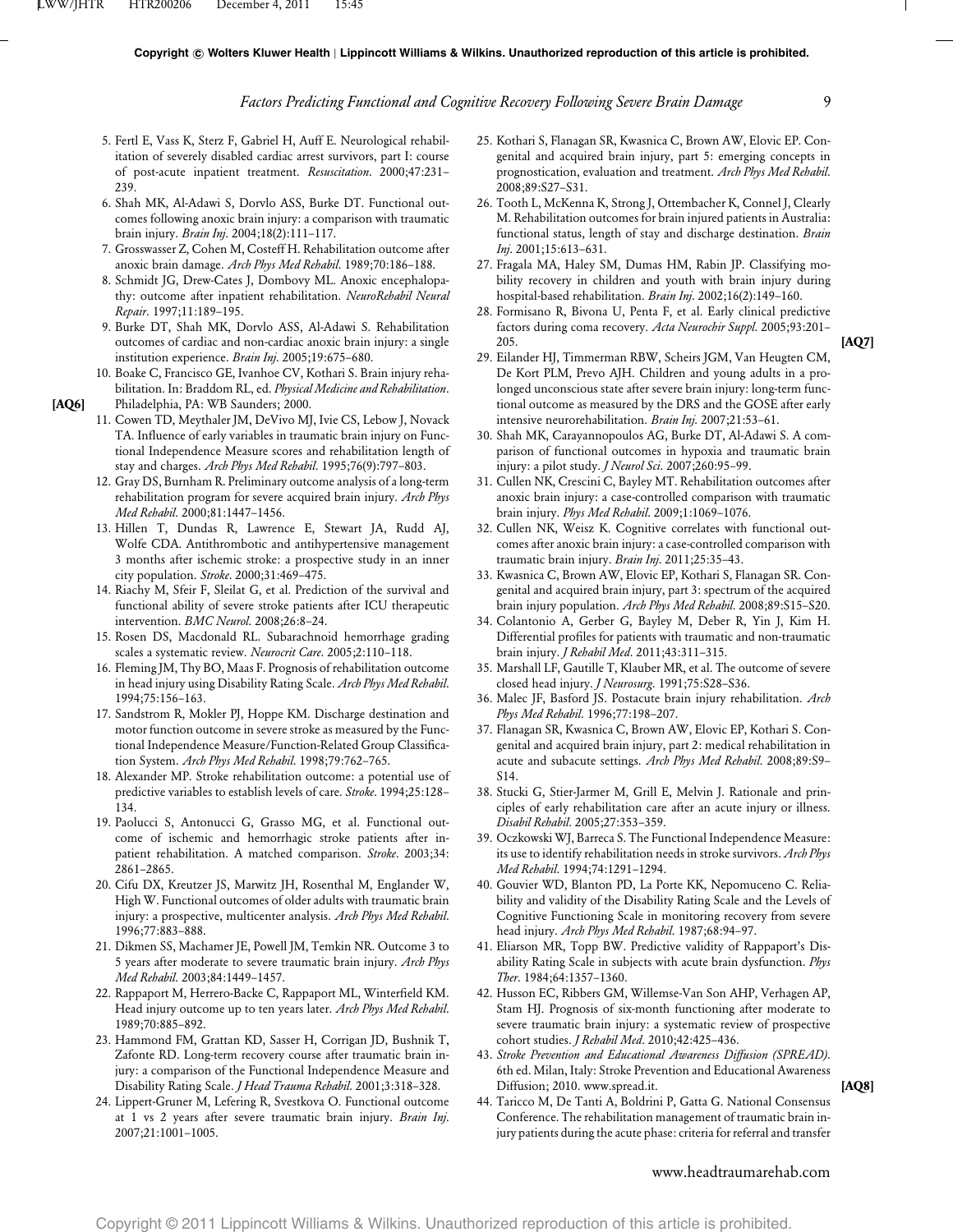# 10 **JOURNAL OF HEAD TRAUMA REHABILITATION**

from intensive care units to rehabilitative facilities (Modena June 20–21, 2000). *Eur Medicophys*. 2006;42:73–84.

- 45. Hall KM, Cope DN, Rappaport M. Glasgow Outcome Scale and Disability Rating Scale: comparative usefulness in following recovery in traumatic head injury. *Arch Phys Med Rehabil*. 1985;66:35– 37.
- 46. Rappaport M, Hall KM, Hopkins K, Belleza T, Cope DN. Disability rating scale for severe head trauma: coma to community. *Arch Phys Med Rehabil*. 1982;63:118–123.
- 47. Hall KM, Mann N, High W, Wright J, Kreutzer JS, Wood D. Functional measures after traumatic brain injury: ceiling effects of FIM, FIM + FAM, DRS and CIQ. *J Head Trauma Rehabil*. 1996;11:27–39.
- 48. Jennet B, Snoek J, Bond MR. Disability after severe head injury: observation on the use of the Glasgow Outcome Scale. *J Neurol Neurosurg Psychiatry*. 1981;44:285–293.
- 49. Hagen C, Malkmus D, Durham P. Levels of Cognitive Functioning. In: *Rehabilitation of the Head Injured Adult. Comprehensive Physical Management*. 8th ed. Downey, CA: Professional Staff Association of Rancho Los Amigos Hospital Inc; 1979.
- 50. Ottenbacher KJ, Hsu Y, Granger CV, Fiedler RC. The reliability of the Functional Independence Measure: a quantitative review. *Arch Phys Med Rehabil*. 1996;77:1226–1232.
- 51. Benjamini Y, Hochberg Y. Controlling the false discovery rate: a practical and powerful approach to multiple testing. *J R Stat Soc Ser B*. 1995;57:289–300.